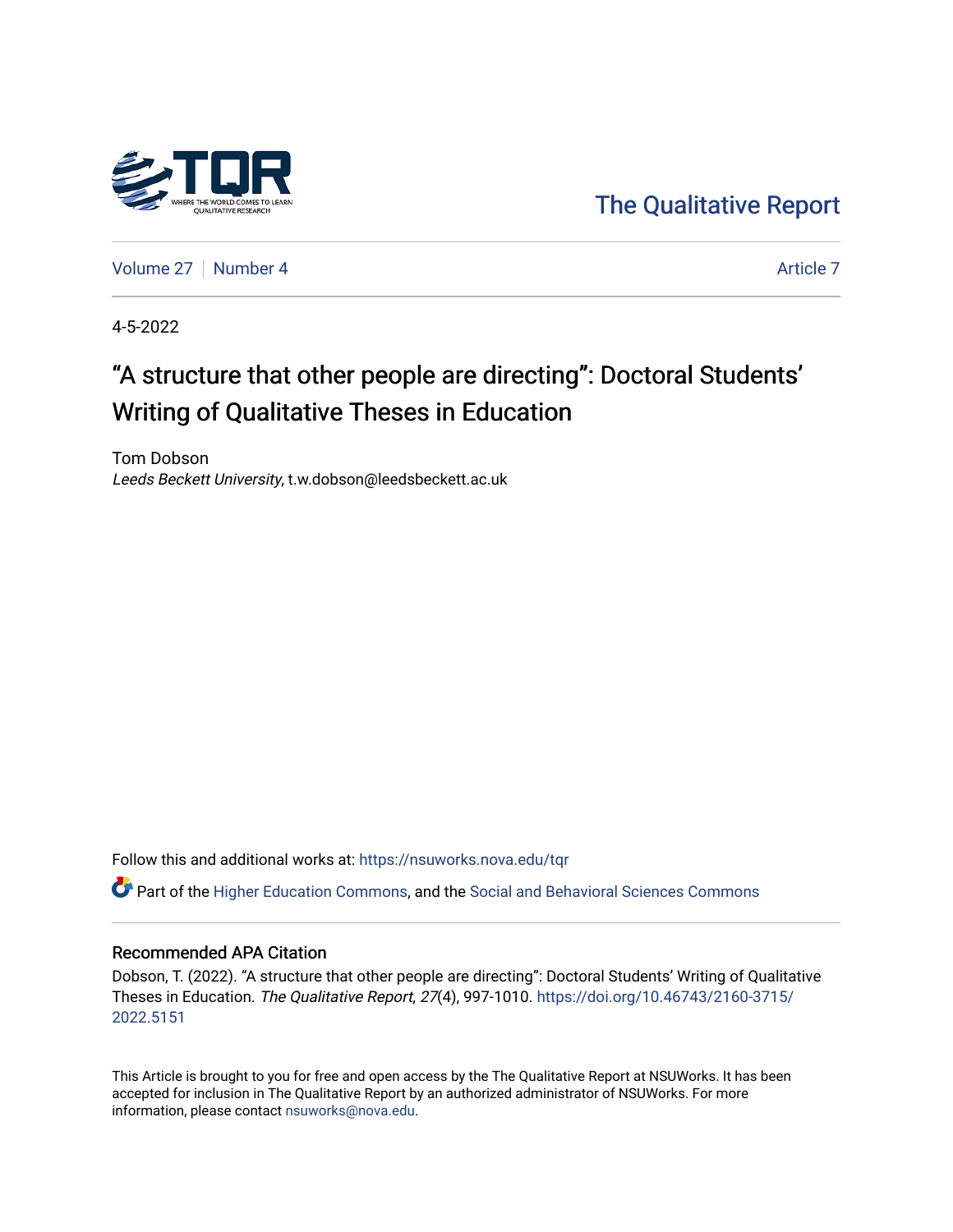

## "A structure that other people are directing": Doctoral Students' Writing of Qualitative Theses in Education

### Abstract

Research suggests the teaching of the writing of doctoral thesis is decontextualised and that a traditional form, antithetical to a student's paradigm or theory, has become canonized. Written to disrupt the traditional journal article form, this article explores the traditional form of theses through interviews with eight doctoral students in a School of Education. 5A's creativity theory, where actors, audiences, actions, artifacts, and affordances combine to produce creative outputs, illuminates how students' decisions are shaped by their apprehension of an academic audience as well as their own low positional identities as actors. A focus on contextualised teaching of writing of doctoral theses and further research into writing theses for different audiences are recommended.

### Keywords

writing, doctoral thesis, creativity theory, post-structuralism, education

#### Creative Commons License

# **@@@**

This work is licensed under a [Creative Commons Attribution-Noncommercial-Share Alike 4.0 International](https://creativecommons.org/licenses/by-nc-sa/4.0/)  [License](https://creativecommons.org/licenses/by-nc-sa/4.0/).

#### Acknowledgements

I would like to thank the doctoral students who took part in this project.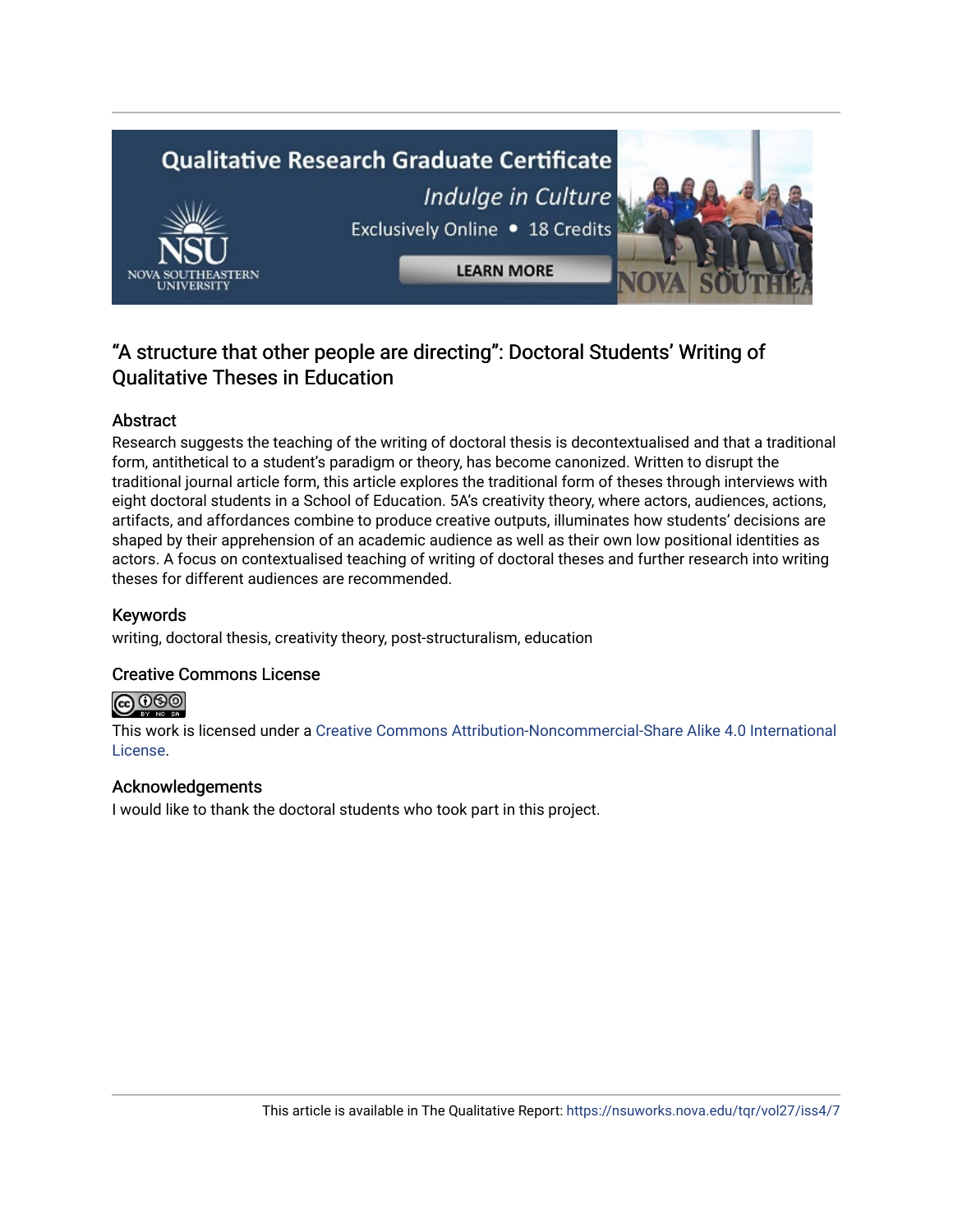

# **"A structure that other people are directing": Doctoral Students' Writing of Qualitative Theses in Education**

Tom Dobson Leeds Beckett University, Leeds, England

Research suggests the teaching of the writing of doctoral thesis is decontextualised and that a traditional form, antithetical to a student's paradigm or theory, has become canonized. Written to disrupt the traditional journal article form, this article explores the traditional form of theses through interviews with eight doctoral students in a School of Education. 5A's creativity theory, where actors, audiences, actions, artifacts, and affordances combine to produce creative outputs, illuminates how students' decisions are shaped by their apprehension of an academic audience as well as their own low positional identities as actors. A focus on contextualised teaching of writing of doctoral theses and further research into writing theses for different audiences are recommended.

*Keywords:* writing, doctoral thesis, creativity theory, post-structuralism, education

Here's my beginning. Because they're keeping it apparently. I took a lot of trouble with it. Here it is. It gave me a lot of trouble. It was the beginning. Whereas now it's nearly the end. Is what I do know any better? I don't know. That's beside the point. Here's my beginning. It must mean something, or they wouldn't keep it. Here it is. (Beckett, 1994, p. 8)

The plays and novels of Samuel Beckett involve characters who persevere in a doomed attempt to make sense of their own experiences through language and form. This doomed attempt is played out fully in *Trilogy* (1994), where any semblance of characters is replaced with the Unnameable. Words can never capture experiences; beginnings are never beginnings; endings never end. In a Beckett novel, the form of the novel itself is under attack.

And so, "here's my beginning. It must mean something, or they wouldn't keep it." But it is a beginning that is one of any number of beginnings and that could also become any number of endings…

I choose to begin with Beckett because when I sit here writing this article now, he once again comes to my mind. I studied his works in an undergraduate module at Sussex University 25 years ago, with the author and academic Gabriel Josipovici. To my mind now, I have "created" this experience as a turning point as Beckett's writing and our discussions made me think about language and form completely differently.

And "here's another beginning." To my mind now, I "create" the experience of reading and discussing Beckett 25 years ago as a turning point for me 10 years ago when I sat down to write my doctoral thesis. A two-year project, which saw me writing creatively with 10–12 year-old boys at transition between primary and secondary school, I found myself exploring the boys' identities and how they were "performed" - I was reading Butler (2000) - in the classroom and in creative writing. In the classroom, I observed "hegemonic masculinity" (Connell, 2005), where the feminine was othered and emotion outlawed; in creative writing, I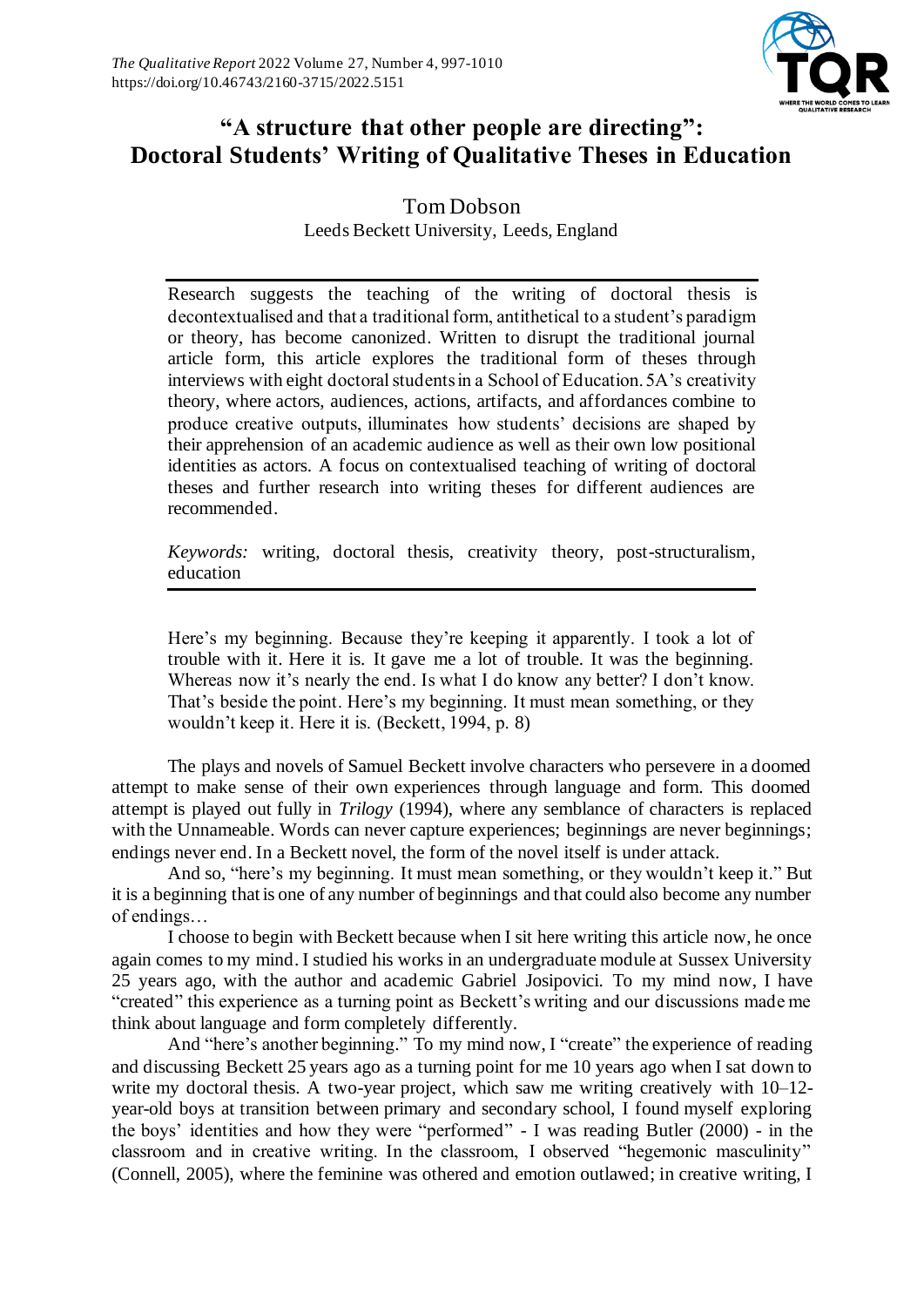observed how hegemonic masculinity was weakened and different identity performances were opened (Dobson, 2017).

"Here's another beginning." I was also rereading Derrida (2001) – having read Derrida (I have no memory of which text, hence I put no reference here) as an undergraduate some 15 years earlier. Derrida forced me to acknowledge that my observations were acts of creation rather than naming. There was no outside position from which to observe. Or rather, it was all outside. My creating the boys was also my creating of me.

So, I found "another beginning." I moved seamlessly from ethnography to autoethnography. I acknowledged that my observations of the boys were mediated by my own experiences as a boy. My own masculinity as performed as a boy at school. My own repression of emotion as also performed at home with our own unnamable – my parents' divorce…

And then, when the two years with the boys was over, once my research journal had spilled over into almost 1000 pages of winding autoethnographic musings, I sat down and began to write my thesis. I typed:

Introduction….

Literature Review….

Methodology…

Findings and Discussion…

Conclusion…

The headings were right there in front of me. Empty containers waiting to be filled with words. But I found I could not fill them. That was as far as my first draft would go. I could not type the words that I felt were expected of me. But I still wanted to write. As Beckett (1994, p. 418) concludes, "I can't go on. I'll go on."

And so, I began to write my thesis as a play. Later I created it as a "thesis-script" (Dobson, 2017) - a Socratic dialogue with myself, the boys, the reader, and Beckett's Unnamable (1994) as characters. My justification for doing this was not a priori. As so often happens with writing, the process of writing was a process of problem-solving and discovery (Bereiter & Scardamalia, 1987). The justifications came to me through the words and the form I was using. I was writing in this way because my research had been messy and non-linear. I was writing this way because, paradigmatically, I saw knowledge as constructed. I was writing this way because, theoretically, I saw identity as a performance (Butler, 2000). I was writing this way because, again theoretically, I saw identity as participation in the construction of figured worlds (Holland et al., 1998). I was writing this way because every assertion that was made needed unmaking, every argument needed a counterargument, every naming an unnaming.

Now, almost 10 years on, I am working in the same post 1992 University in the north of England where I studied for my doctorate, in a School of Education, supervising doctoral students of my own. A question I ask of my students is "how are you going to write your thesis?" A simple enough question, but a question that has led me to realise that me starting to write my own thesis 10 years ago with the subheadings "Introduction, Literature Review, Methodology…" is also my students and students before them starting to write their own theses. We are all writing. And so, form becomes traditional. A "good" form (Lyotard, 1984). We write about what happened in a linear way. We take we out of the writing and use the third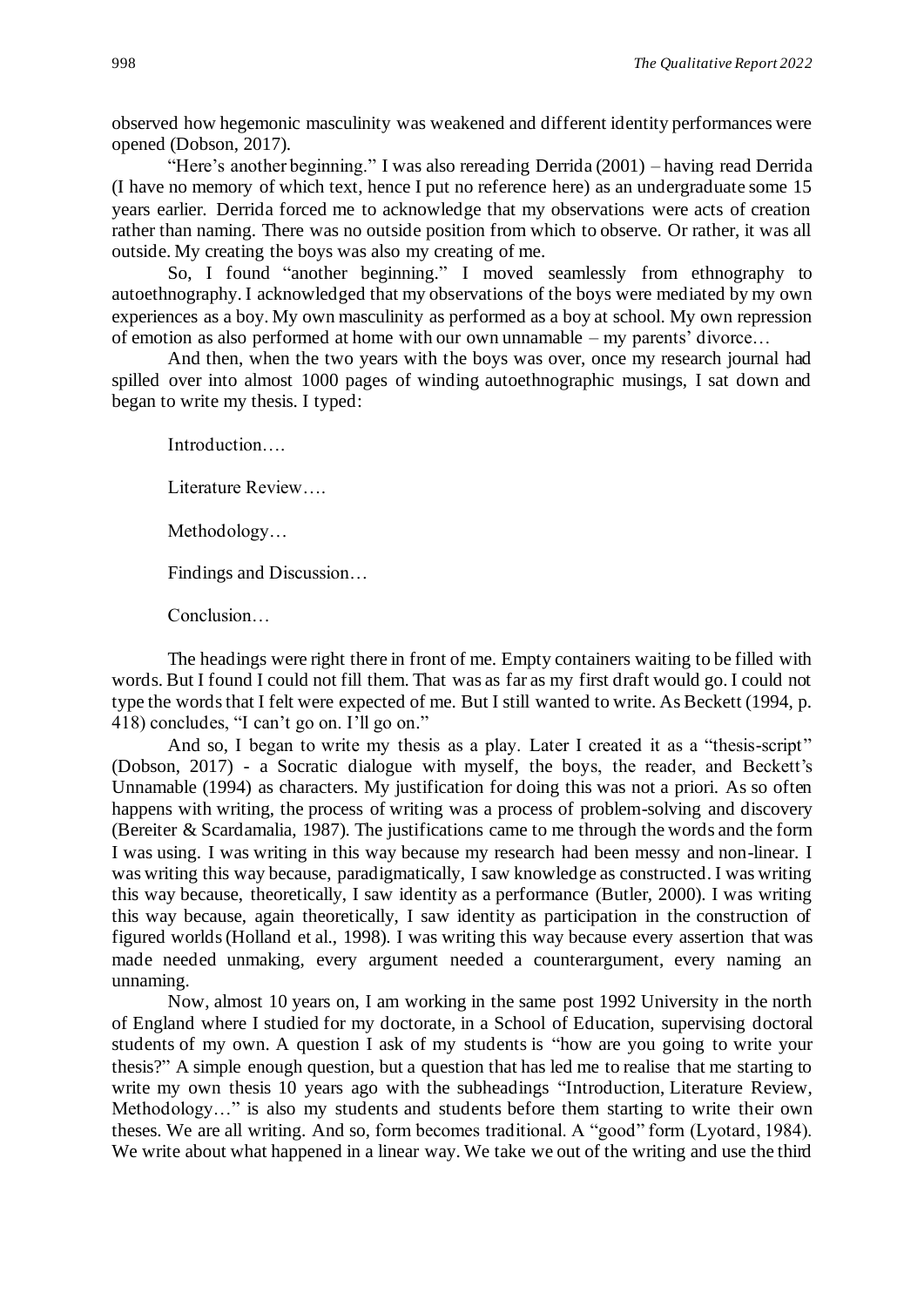person. "One*"* makes what Lyotard (1984), talking about Wittgenstein's language games, categorised as "denotative" utterances.

Science, says Lyotard, repeating Wittgenstein, uses denotative utterances; narrative uses prescriptive utterances. But considering postmodernism and the dissolution of grand narratives, whilst the utterances of science remain denotative, the rules of science become, like the rules of narrative, prescriptive - or "metaprescriptive" (Lyotard, 1984). In a postmodern context, it is the work of denotative utterances to obscure the relativity of their own existence.

And so, we write in this way as if to say, "I did the reading, shaped my questions, put together my project design, collected the data, analysed the data and came up with my findings, conclusions and recommendations, which can now be taken forwards." Correction (remember to use the passive voice): "the reading was undertaken, the research questions were shaped, the project was designed, the data collected and analysed, the findings, conclusions and recommendations established."

That's better, "It must mean something, or they wouldn't keep it. Here's another beginning." The one that perhaps you, a reader of an academic journal article, would most expect. The you who is not my superaddressee (Bakhtin, 1986). Bakhtin argues that any utterance is only rendered possible by the speaker having in mind someone who would perfectly understand what they were intending to say - the superaddressee. It is a strange argument for Bakhtin to make. Overall, he was a post-structuralist, but here he seems to imply that language must always have the potential for absolute meaning. When thinking about the boys' creative writing in my Ph.D. project, the superaddressee became a useful heuristic device to thinking about the different superaddressees that were at play in our respective creative writing pieces and what this said about their identity performances.

As my participants for this small-scale project started to talk about how they were writing their theses, the concept of the superaddressee came back to me. And if I was not conscious of the "you" reading this article not being "my" superaddressee and expecting a certain form in an academic journal article, I would talk about the students' superaddressees right now. Or perhaps I am doing you a disservice there. Perhaps the problem is me…

But back to "the other beginning…" I read articles about the form of Ph.D. thesis. I found Paltridge and Starfield's (2020) study of 100 Ph.D.s in the humanities and sciences over the last 100 years in Australia, America, England and Canada. They conclude - perhaps surprisingly given that Lyotard (1984), drawing upon Wittgenstein, identifies scientific language as operating through denotation - that the theses in the humanities are a more stable genre over time. If this generalisation applies to the theses they included in their sample, the question becomes: why is this so?

A difficult question, with many possible answers, and I was interested to read another research article (Starke-Meyerring et al., 2014), which analysed discourses relating to the doctoral thesis in 11 Canadian graduate schools. They found that teaching the writing of doctoral theses took place outside of supervision meetings. Lessons in writing tended to be run by central university student services and writing was, therefore, decontextualised from the subject area. This led them to the conclusion that the teaching of the writing of the doctoral thesis was "atheoretical and arhetorical, uninformed by research, and located outside of the disciplinary knowledge-making practices that shape and are shaped by research writing" (Starke-Meyerring et al., 2014, p. 12).

I could find no similar, recent studies in the UK, but I was interested in this idea of the writing of the thesis as being "located outside of the disciplinary knowledge-making practices." I looked at some of the "essential" readings we ask our students to undertake in relation to methodology and I wanted to think about the extent to which the act of writing was linked to the idea of different research paradigms – how writing was linked to the disciplines of methodology. My focus for reading these "essential" readings was whether in discussing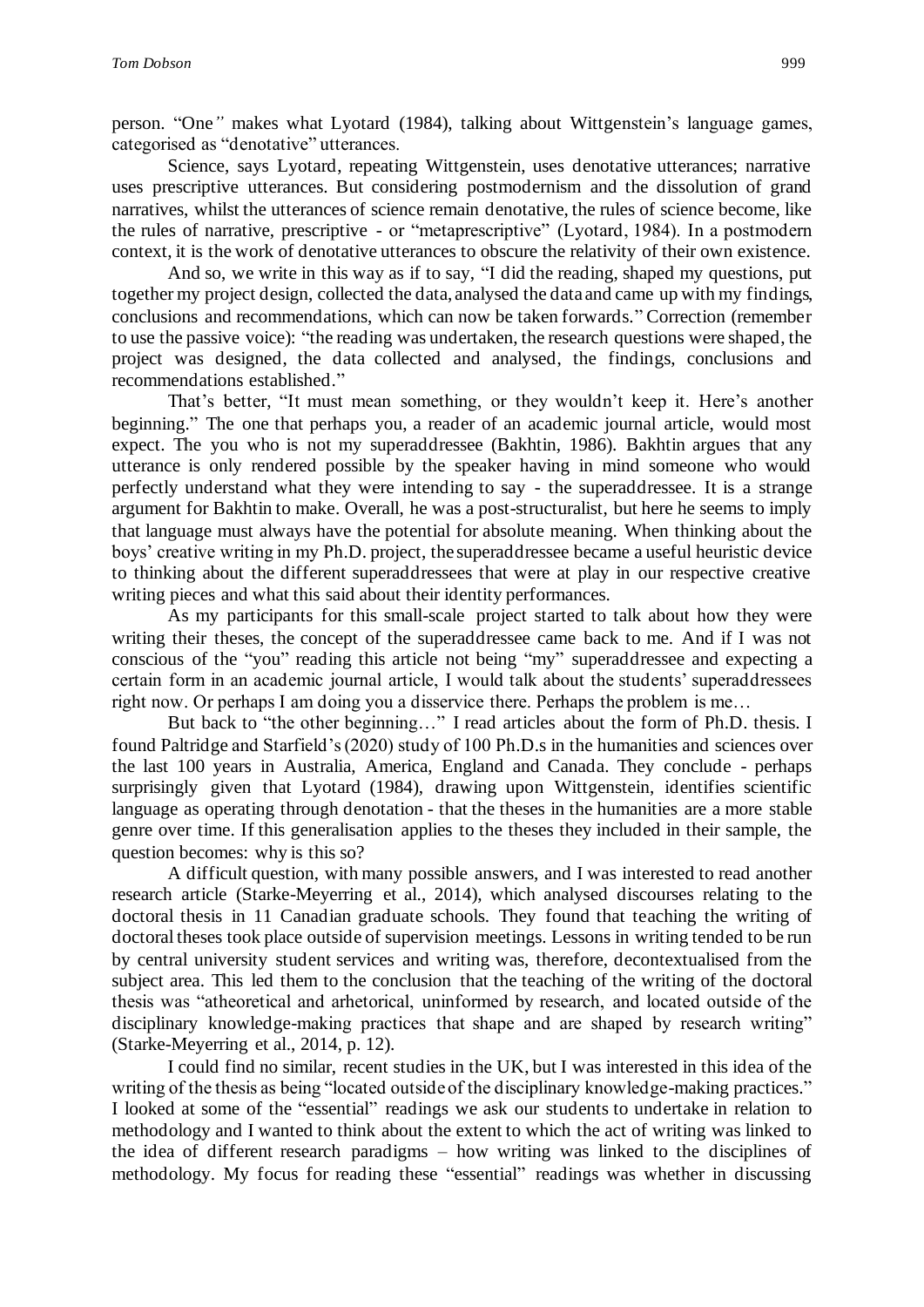philosophy and underpinning epistemological assumptions, the books would also explore how this knowledge was represented in writing. If, for argument's sake, a researcher, adopting the typology of paradigms outlined by Kivunja and Kuyini (2017), located their thesis within constructivism with a "subjectivist epistemology," then, accordingly, the act of writing that thesis would need to bring the subjective nature of its own statements into the text itself. Wouldn't it?

"So, here's another beginning." I picked a book regarded as "essential" for our doctoral students and which I decided must be essential because it was now in its  $8<sup>th</sup>$  edition - Cohen, L., Manion, L., and Morrison, K. (2018) *Research Methods in Education*. The book runs to 916 pages, starting with paradigms, moving onto methodologies, then data collection and finishing with "Part 5: data analysis and reporting." The use of the term "reporting" I found interesting, suggesting as it does, that the act of writing is straightforward, the utterances "denotative" and, from Lyotard's (1984) perspective, obscuring of metaprescriptive rules. When reading through Part 5, I could find no content which problematised the act of writing itself.

I picked up another *essential* book, now in its 5th edition - Denzin and Lincoln (2018) *The Sage Handbook of Qualitative Research*. A slightly longer read – 955 pages – and following a similar structure to the last. The wording of the final section, however, was far less denotative, demonstrating an understanding of the relationship between paradigms and the writing of research – "Part V: The art and practices of interpretation, evaluation, and representing". In this section, there is one key chapter which explicitly discusses the form of writing a thesis, insisting, for example, that a criterion for reviewing ethnographic research papers should be whether the "piece succeeds aesthetically" (Richardson & Adams, 2018, p. 823).

A final book I picked up was in its fourth edition and focusses in on "Part 5" of the books discussed above - Miles, Huberman, and Saldaña (2014) *Qualitative Data Analysis A Methods Sourcebook*. This book has 357 pages and devotes one and a half of them to "Traditional" and "Progressive" "Presentation Modes" (Miles et al., 2014, pp. 326-327). Having adopted a denotative approach throughout, towards the end Miles, Huberman and Saldaña acknowledge that "Reports can go beyond words" (2014, p. 327). This is an interesting denotative utterance for, I would argue, the idea of a report has denotative connotations which would need destabilising before a report could go "beyond words."

So, with my selective focus on "essential" readings finding parallels with Starke-Meyerring, Paré, Sun, and El-Bezre's (2014, p. 12) assertion that the teaching of writing a doctoral thesis is "located outside of the disciplinary knowledge-making practices," I began to formulate the focus this paper in thinking that writing might be the missing link in doctoral students' theses in education. The students are directed to learn about reading, about policy, about literature, about methodology. But they are less directed to think about what this might all mean for the representation of their research as a text. Rather, they are simply directed to report their research in a thesis text.

I decided to talk to eight current doctoral students in our School of Education to find out how they were approaching writing their theses and why they were approaching writing in this way. I gained ethical clearance from my institution by conforming to the ethical guidelines of the British Education Research Association and I emailed all doctoral students in the school an information sheet and consent form. For those interested in participating in what I was calling a "one-hour semi-structured interview," there were some closed questions to answer which helped me to select a sample inclusive of a range of approaches to writing. I wanted to know whether or not they had started writing; whether or not they had generated data; the extent to which they considered their thesis to be traditional, non-traditional, somewhere between the two. Using open questions, I also asked the students about the focus of their study and their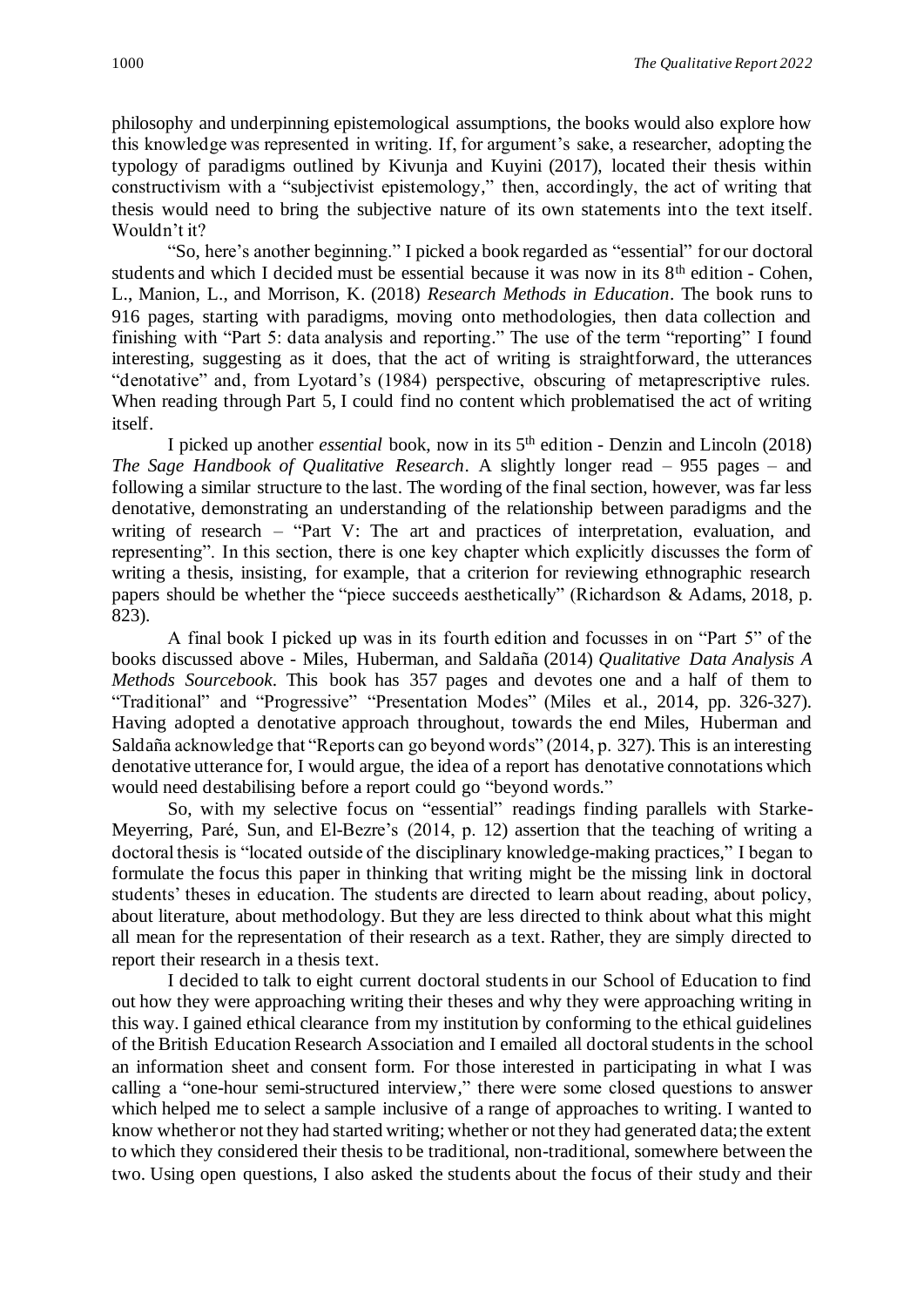chosen methodology. I had 12 positive responses and, as the majority were writing trad itional theses, I excluded four who were writing in a traditional way, whilst also ensuring the sample included students who were focussing on different subject areas, employing different methodologies and writing their theses in different ways (traditional, non-traditional, somewhere between the two). I also had in mind the idea that because our School of Education is multidisciplinary, with students drawing upon the broad subject fields of sociology and psychology, as well as critical approaches including critical race theory and gender studies, the kinds of theses they would write could be interdisciplinary and already contain the potential for disrupting the traditional form.

For you, my non-superaddressee, who reads research journal articles, I tabulated this information below (see Table 1).

#### **Table 1**

| <b>Name</b> | <b>Research Focus</b>                                                        | Methodology                            | <b>Approach to</b><br><b>Writing Thesis</b> | <b>Stage</b>                                                                              |
|-------------|------------------------------------------------------------------------------|----------------------------------------|---------------------------------------------|-------------------------------------------------------------------------------------------|
| Student 1   | Informal digital<br>learning in Higher<br>Education                          | Phenomenography                        | Traditional                                 | Data not collected;<br>first draft of literature<br>review complete                       |
| Student 2   | Resilience in Further<br>Education                                           | Practitioner enquiry                   | Traditional                                 | Data not generated;<br>first draft of literature<br>review and<br>methodology<br>complete |
| Student 3   | Parents' experiences<br>of transition in Early<br>Years                      | Case study                             | Traditional                                 | Data not collected;<br>first draft of<br>methodology and<br>literature review<br>complete |
| Student 4   | Dramatherapy in a<br>secondary school                                        | Participant action<br>research         | Traditional                                 | Data generated; first<br>draft of thesis<br>complete                                      |
| Student 5   | Assessing children<br>with profound and<br>multiple learning<br>disabilities | Phenomenology                          | Mixed                                       | Data not generated;<br>first draft of literature<br>review complete                       |
| Student 6   | Lived experiences of<br>autistic people                                      | Autoethnography                        | Mixed                                       | Data not generated;<br>first draft of literature<br>review and<br>methodology<br>complete |
| Student 7   | Use of drama for<br>inference in a<br>primary school                         | Case study and<br>practitioner enquiry | Mixed                                       | Data not collected;<br>first draft of<br>methodology and<br>literature review<br>complete |
| Student 8   | Writing young adult<br>adoption fiction                                      | Creative writing                       | Non-traditional                             | Novel published,<br>writing first draft of<br>exegesis                                    |

*Students' Theses and Approaches to Writing*

As I wanted to explore how and why the writing of the thesis might be linked, or otherwise, to theoretical, methodological and philosophical underpinnings, I felt it would be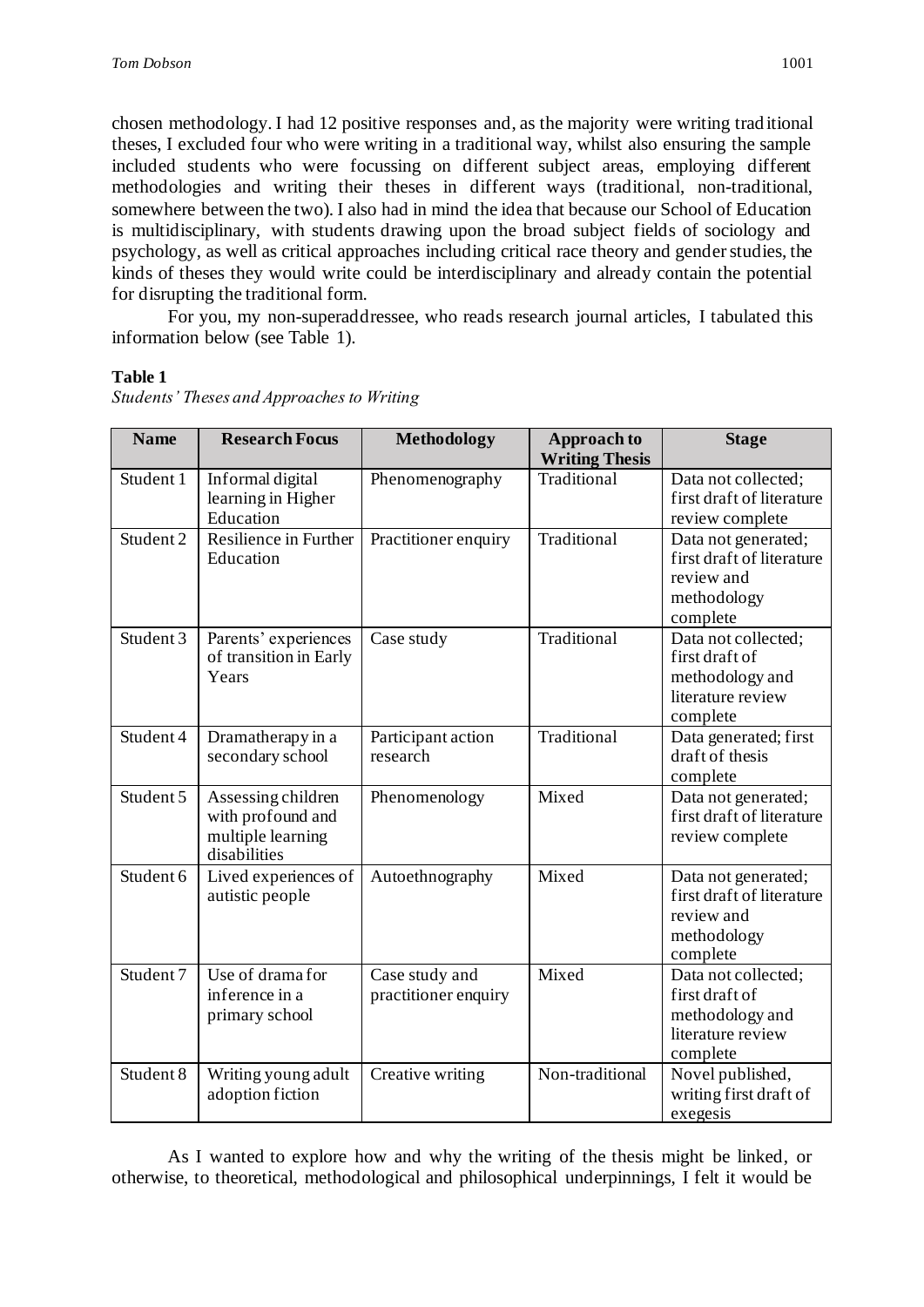useful for the students to think about these complex concepts before the conversation, so I emailed them some discussion points in advance. These points were structured into three parts: about your thesis; about the writing of your thesis; any other comments you have. The interviews took place online due to the pandemic and, wanting to loosen the framing of the interview to ensure it became a dialogue, I focused on the three parts more broadly so that the points themselves (e.g., Talk about your underpinning paradigm. How does this relate to the way you are writing your thesis?) became more of a checklist within each part of the conversation and the conversation became more open that the initial points for discussion would have suggested.

After the first two interviews, the process of analysis took place organically in my mind as I thought about a way of trying to make sense of what the students were saying. My "approach," however, was only partly inductive. I had already undertaken some reading, had established some keyways of seeing (e.g., Lyotard, 1984), was aware of findings from similar research projects (e.g., Starke-Meyerring et al., 2014). And with this prior reading in mind, something that I noticed in the interviews, particularly from those participants who were adopting a traditional approach to the writing of their theses, was the idea of writing in that way because that was what readers of a doctoral thesis, including supervisors and examiners, would expect.

So, "here's another beginning." I started to think about the concept I have already begun to explain - Bakhtin's superaddressee (1986). I asked myself for whom were the students writing? How were they constructing their superaddressees and why were they constructing their superaddressees in that way?

At the same time, I was aware that in thinking about the superaddressee, there were "other beginnings" that I was ignoring. I read a lot of contemporary fiction and Saramago's (1997) dystopian novel came to my mind. Here, people's inability to see in different ways is made literal as humanity is afflicted by a disease of blindness. What Bakhtin's idea of the superaddressee was giving to me in terms of insight was, simultaneously, taking away other ways of seeing. Blindness and insight. Those two uncompromising bedfellows. "I can't go on, I'll go on."

So for all of the students writing in a wholly traditional way, there was an articulation that the main superaddressees of their thesis was the academic community. This construction of the superaddressee was most starkly felt by Student 1 who identified her superaddressee as her "examiners" and "future Ph.D. students." This pragmatic view was also held by Student 4 who said that her superaddressee was ultimately shaped by her "end game": "My end game is to be awarded a Ph.D. and this (traditional) way of writing it seems like a solid way." For Students 2 and 3, however, writing for the academic community superaddressee was countered by the apprehension of a superaddressee more closely aligned to their work with their participants. That being said, as Student 3 identified, writing simultaneously for an academic community and her colleagues in a Further Education setting would be a difficult task and was a tension that she was yet to work through in her conceptual thinking: "I hope, in a way, I am writing for the participants, not that I expect that they'll read it ... Obviously the thesis itself has to be read by other academics and I think it's a very difficult thing to talk about."

For those writing their thesis in a traditional way, therefore, their apprehension of a particular type of academic community as their superaddressee seemed to be formative of them adopting this traditional writing approach. At the same time, I noticed how these students and the other four students who were adopting less traditional approaches all used the word "creative" to talk about ways of disrupting the traditional forms, whether they were intending to be "creative" in their approach or not. This made me think about why the students considered their approach to writing their theses to be not creative or otherwise. I read Kaufman and Glăveanu's review of creativity theories in which they identify models which have been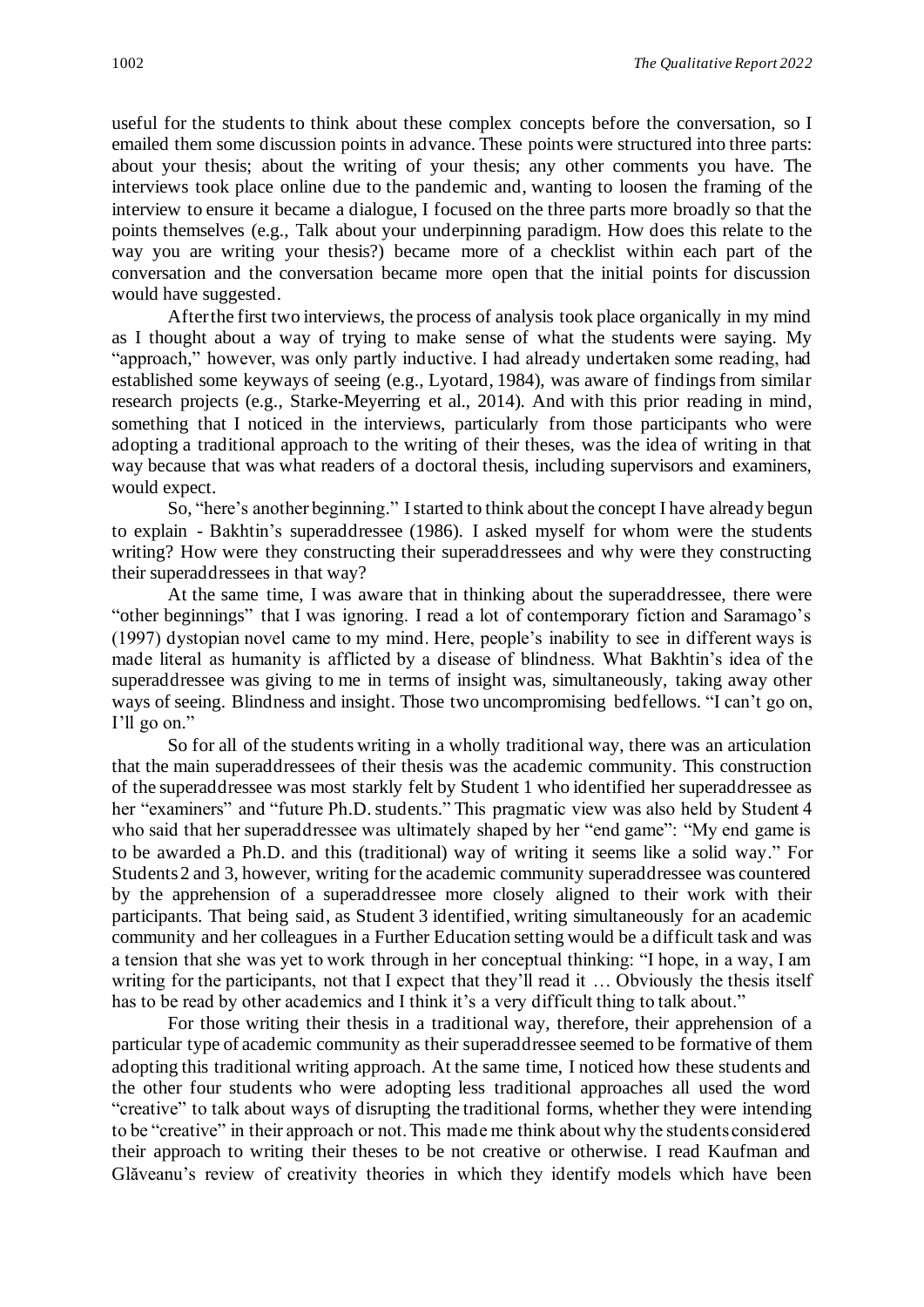developed to "explore the underlying structure of how creativity is operationalised" (2019, p. 28). Thinking about what my participants were saying about their own use of creative forms of representation or otherwise, these models seemed relevant as most of the factors the students talked about in relation to how they approached writing were structural. One key model Kaufman and Glăveanu (2019) discuss is the Four P's (Person, Product, Process and Press); the other model is the 5A's (Actors, Audiences, Actions, Artifacts and Affordances). Capturing the structural dynamics which operationalise creativity by exploring the interrelationship of its elements, the 5A's model as conceived by Glăveanu (2013), is considered the more contextually sensitive of the two.

In the 5A's model Glăveanu (2013), the structural elements which operationalise creativity are more dynamic and interrelated than the elements of the 4P's model. Accordingly, creativity is operationalised through: an Actor, who has "personal attributes in relation to a societal context"; an Action, which is a "coordinated psychological and behavioural manifestation"; an Artifact, which is produced by the Actor and which includes the "cultural context of artifact production and evaluation"; and an Audience and Affordances, which are "the interdependence between creators and a social and material world" (Glăveanu, 2013, p. 71).

So, "here's another beginning" *-* using the 5A's model as a theoretical lens. For those students writing their thesis in a traditional way, their perceived Audience or superaddressee as the academic community is given as a reason for writing their thesis in a traditional way. This shaping of the text by a perceived Audience (superaddressee) is in turn shaped by the other interrelated elements of the 5A's. In referring to these other interrelated elements of the 5A's, most of the students who were approaching writing their theses in a traditional or mixed way saw these elements as restrictive and preventing them, to differing extents, from operationalising creativity.

Central to this were the past Actions of the students themselves as Actors in master's study where they had written for specific Audiences or superaddressees. Indeed, for the majority of the students, a traditional approach to writing their doctoral thesis had been informed by their experiences of Masters study and the way in which the writing at Masters level had constructed a particular superaddresseee. Student 6 said she had started to write her thesis in a traditional way "because I'd done the Masters before I guess I had in my head the structure I used for that." The power of this superaddressee had been so great for Student 6 that she "didn't realise you could even do it in a different way." For Student 3, the superaddressee who expected the traditional form exerted even greater power, permeating all levels of Higher Education: "it's how it's always been, from undergrad, to Master's to Ph.D. Everything has always been written in a very linear, very similar structure." This is in line with Paltridge and Starfield's (2020) identification of the thesis in the humanities as a stable form.

The perceived restrictions to creativity extended to other aspects of the students' doctoral experiences, including the Actions that supervisors undertook as Actors. Most of the students described how their supervisors restricted rather than operationalised creativity. Student 2, for example, said that their supervisor had advised them to write in a traditional way "because they want me to pass." Similarly, Student 1 recalled a conversation where her supervisor advised her to: "Make it simple. Make it traditional and recognisable." When thinking about her own identity as an Actor in the writing of the thesis, her supervisor advised her to view herself as a "Researcher" because this would mean the thesis would be "written in "third person." This elision of self as an Actor from the act of writing is interesting as it is in direct tension with the interpretivist paradigm underpinning Student 1's study where the researcher needs to write themselves into the text to acknowledge their own interpretation of the data. The elision of self as an Actor in the process of writing also captures how the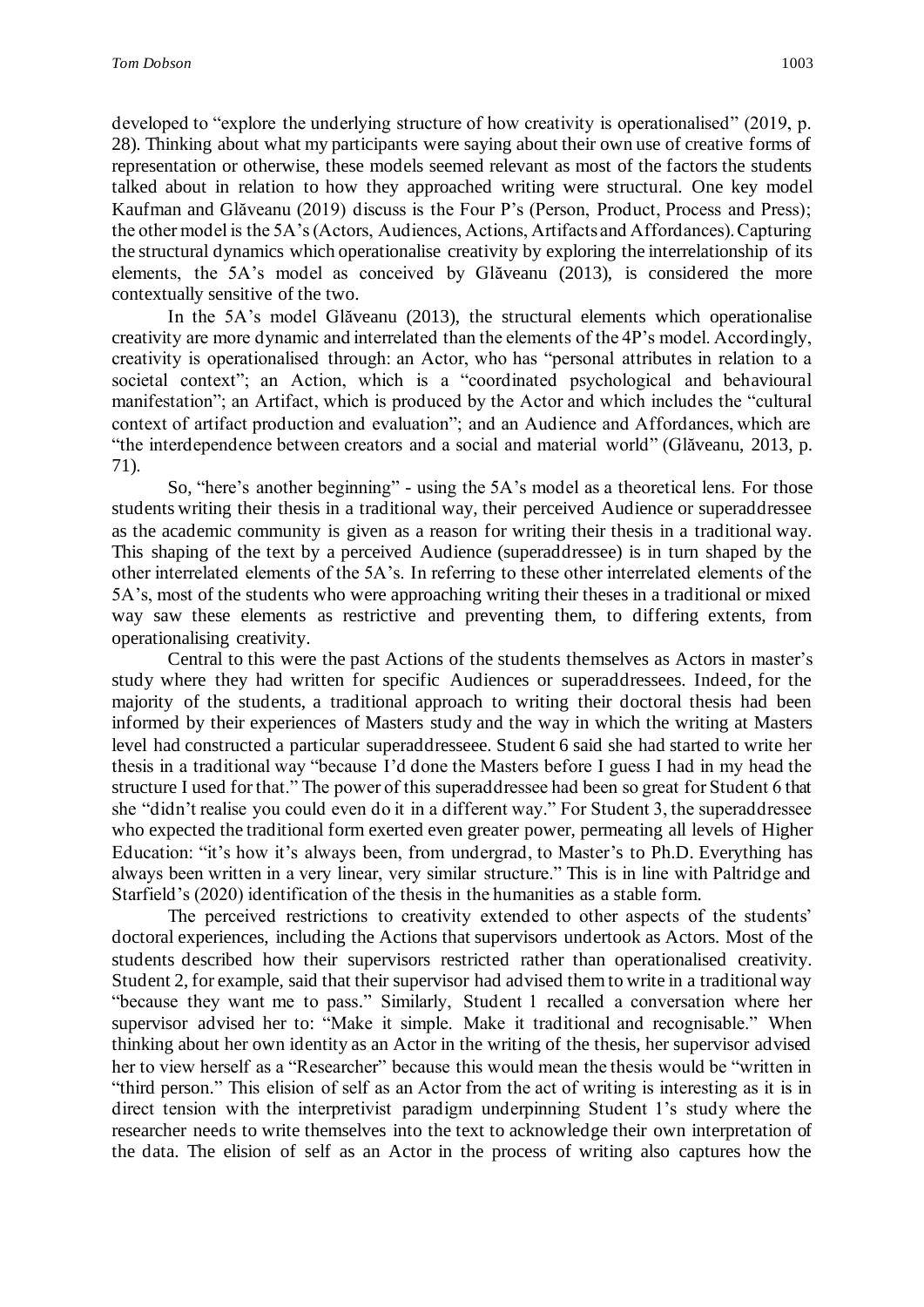superaddressee who expects a traditional form becomes a powerful Actor in order to construct the student as a depersonalised researcher and author.

Another aspect restricting creativity were the Artifacts in the form of other doctoral theses and journal articles read by the students as part of their doctoral study. For Student 3, these Artifacts became templates for her own writing as "whenever I've read other people's literature and their theses, that's written in a similar way." Whilst the use of these Artifacts can be seen as restrictive of creative approaches to writing, for Student 4, who had been out of Higher Education for a "long time," the Artifacts were wholly positive, placating the uncertainty of how she was feeling: "I didn't know what to do. How to start. How to go about it. When you look for examples then they became my model."

The final aspects restricting creativity were the Actions of the supervisors and other University Actors in not putting on training sessions for doctoral students on how to write a thesis within the context of their work. This chimes with Starke-Meyerring, Paré, Sun, and El-Bezre's (2014) findings in Canada. For Student 5, who felt that the School of Education was very "progressive" in its thinking in general, there was the feeling that the school "don't back that up with any seminars on writing." Similarly, Student 7 articulated how they had had sessions on "methodology, on how to construct a literature, but not actually on the different forms of writing it up."

So, "here's another beginning…" What struck me as I thought about the 5A's were interacting to shape the ways in which the students were writing their doctoral thesis was how "the students were often lacking in agency." Indeed, I started to think of the students (Actors) as having limited material resources (Affordances) and as reading (Action) from scripts (Artifacts) written by other people (Actors with more agency) for a predetermined superaddressee (Audience).

Student 2 spoke of how the traditional approach to writing her thesis was due to "the imposter syndrome that comes with doing this type of education." As an Actor, Student 2 felt she had little control over her Actions as "somebody who's just learning" and she was concerned the other Actors, her examiners, when it came to adopting the traditional approach. This led her to feel that the way she was writing was "to try to fit it into a structure that other people are directing." As with Student 1, this structure involved the elision of herself from the act of writing as the writing would be literally depersonalised - "in the passive voice, definitely." Talking about her own elision from the act of writing, Student 1 explained how this was encouraged by her supervisor and how this elision "made it easier for me to live with the sentences I'm writing as I don't see myself as a researcher." For Student 1, therefore, adopting a traditional form using the third person provided her with a role as Actor which was other than herself and, from a psychological perspective, this helped Student 1 guard against her own personal insecurities: "I have this approach I've used during the whole study which is called fake it until you make it. If I have to make out I'm a researcher, I'm faking it."

Echoes of these low levels of individual agency as Actors were experienced by students who were planning to write their theses in ways which were not wholly traditional. Student 5, for example, spoke of writing a Literature Review chapter because he was "directed to." Student 6 spoke about how she started off in a more traditional approach because "that is what I feel the expectation is." And Student 7 felt that in intending to write in a more creative way was "even scarier (than writing in a traditional way), because I've got to do it really, really well, whereas if I did it in a more traditional way, it's easier."

As I had been reading Lyotard from the outset, I was reminded of what he has to say about the ways in which traditional forms are perpetuated through "performativity" with good performances "conforming to the relevant criteria" (Lyotard, 1984, p. 19). The idea of the traditional form is then passed on through the hegemonic functioning of language because "the narrator's only claim to competence for telling the story is the fact that he has heard it himself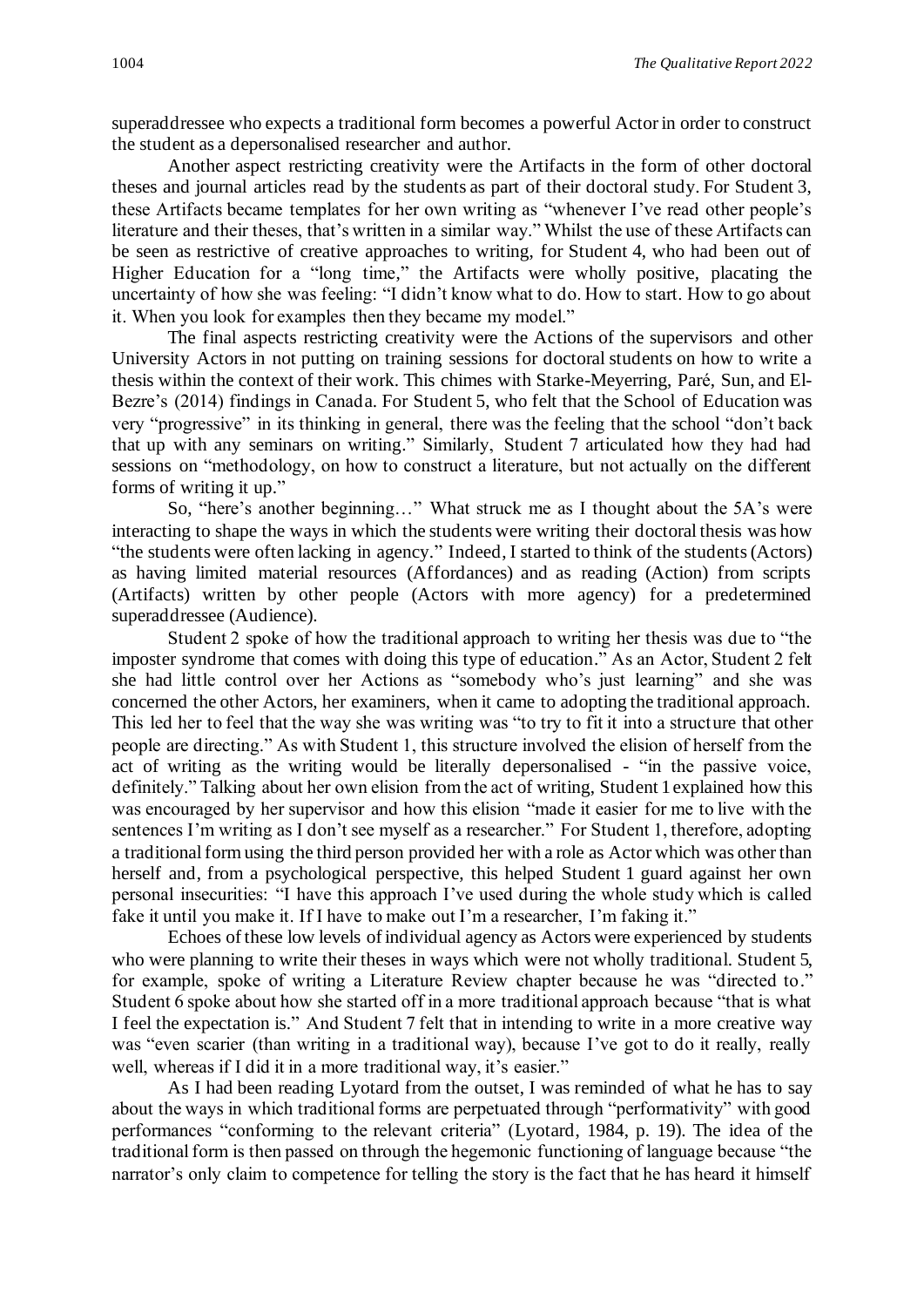… knowledge is performed not only by the speaker, but by the listener" (Lyotard, 1984, pp. 20-21). Seen in this light and given that these students had previously studied at different Universities, there is something about the power of the academy beyond a single University its Actors (supervisors), its Audiences (examiners), its Actions (supervision meetings), its Artifacts (previous theses) - which can construct a specific Audience (superaddressee) and restrict the material Affordances given to doctoral students as Actors writing their theses. As a result, doctoral students can find it difficult to think about different ways of writing their thesis and, simultaneously, they can find it difficult to construct a superaddressee (Audience) who expects something other than a traditional form for their thesis.

Here's "another beginning" to help me think about why the structures in which these doctoral students find themselves offer them little agency as Actors when it comes to the writing of their theses. A lens I have used before to think about identity as participation in culturally specific contexts is "figured worlds" (Holland et al., 1998). A figured world is defined as "a socially and culturally constructed realm of interpretation in which characters and actors are recognized, significance is assigned to certain acts, and particular outcomes are valued over others. Each is a simplified world populated by a set of agents who engage in a limited range of meaningful acts" (Holland et al., 1998, p. 52). If we consider Doctoral Study in a post-1992 School of Education to be a figured world, then we can see that the traditional thesis is an outcome that is valued over others and that as agents (Actors), the students have low status "positional identities" in having to reproduce that valued outcome. In this light, these students in the figured world of Doctoral Study experience little agency in the act of writing as their participation in writing is prescribed.

However, adopting this positional identity in the figured world of Doctoral Study was not necessarily seen negatively by all the students who were adopting a traditional form. Student 4, who had been out of Higher Education for a "long time" was particularly keen to "learn" to write in a traditional way. For Student 4, writing in a traditional way "helped me to process" what was going on in the research field. This was because traditional writing for Student 4 was "a recognised way of helping people get clearer ways of thinking about it and how to capture" the processes she was analysing. Alongside traditional academic writing, Student 4 spoke of how "diagrams" and "pictures" were also effective ways of illustrating these processes. As an Actor in the figured world of Doctoral Study, Student 4 took on a low positional identity when it came to the writing of her thesis but then used Artifacts (readings) and other Actors (her supervisors) to improve her traditional writing style in order to increase her agency through representing to processes she was analysing.

In terms of the four students who were not writing in a wholly traditional way, three of these students were intending to take a mixed approach. As indicated above, these three students all experienced moments of low levels of agency when it came to writing their thesis and, accordingly, their starting point for writing in the figured world of Doctoral Study was to aim for the valued outcome of the traditional form. However, in constructing their Audiences (superaddressees) in this figured world, these three students apprehended a need to adapt the traditional form. Their superaddressees were the academy, but their superaddressees were also more directly related to their participants and the values underpinning their projects. Student 5 spoke of policymakers as superaddressees as he wanted to move from a deficit view of children with profound and multiple learning difficulties (PMLD). Student 6 spoke of writing for "autistic people, for queer people, people who have intersectional identities" as she wanted to value their life stories and challenge heteronormative discourses. And Student 7 felt that in writing creatively she was partially erasing her superaddressee of policymakers who would value more of an "evidence-based impact" approach when it came to change reading policy in primary schools.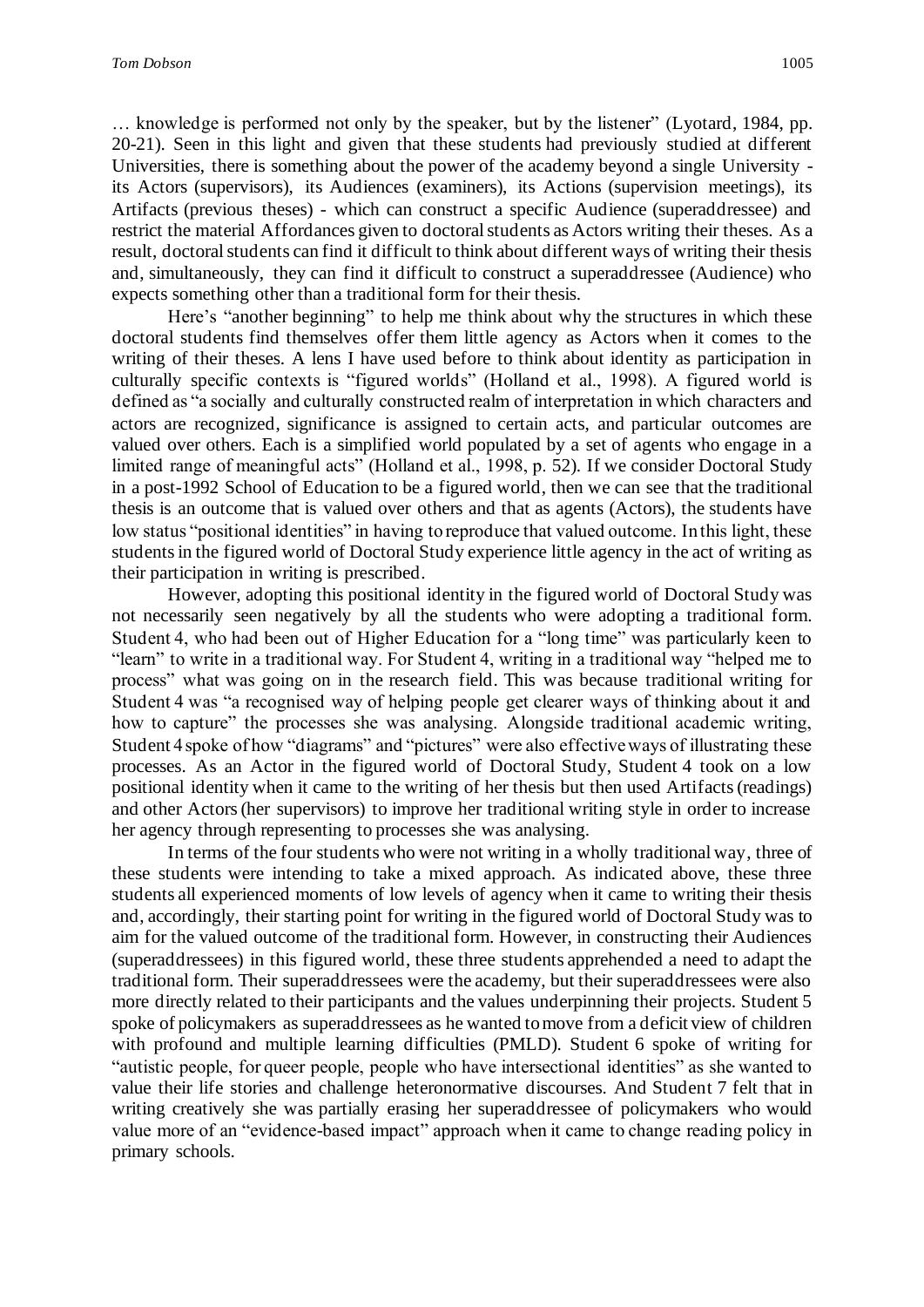The potential for disruption to traditional forms of writing for these students, therefore, was directly linked to their construction of superaddressees for their writing which were other than the academy. As Actors in the figured world of Doctoral Study, they were seeking out Artifacts which were also valued outcomes and would help them to find other forms of representation, giving them material Affordances to reach different Audiences (superaddressees). The adoption and disruption of traditional forms posited by these three students brought to my mind Lyotard's (1984, p. 61) founding principle about power and form: "research that takes place under the aegis of a paradigm tends to stabilise … someone always comes along to disturb the order of reason. It is necessary to posit the existence of a power that destabilises the capacity for explanation."

For these three students, the disturbance of reason did not particularly relate to the Literature Review or Methodology chapters but "the presentation and analysis of their data." This was because the students were taking a critical stance about the ways in which their participants were positioned within their respective figured worlds. For Student 5, who was investigating the learning experiences of children with PMLD, both the ways in which these children experienced their figured world of School and the ways in the figured world of School marginalised these experiences meant that a different form of representation was needed: "how they experience life is much more along the lines of what Deleuze calls intensities. So, you have these moments of intensity. That linear idea of learning doesn't exist." This led Student 5 to think about creative arts practice as research to capture the affective dimension of the experiences of children with PMLD: "I have done a poetry course with the idea that I might employ some of that. It's this thing that poetry expresses that academic writing just doesn't."

Similarly, for Student 6, who was wanting to tell the lived experiences of people with autism, the deficit model of dominant societal discourse and a deep understanding of the ways in which autistic people experience interaction, based her own experiences of being autistic, meant that the disruption of traditional forms in the data chapters was a necessity: "to author autistically is to author queerly and contrarily." As with Student 5, this led Student 6 to use poetry to express lived experiences to their superaddressee: "I was adopted, my birth mother, the first time she contacts me, wrote me an email and I've turned the email into a poem … to see it in that poem form gives that sensory feeling, that emotional feeling when you read it because it's really powerful."

Due to the fact that both of these students were currently engaging with data collection, what the representation of this data would ultimately look like was still uncertain, but it felt to me like both students were Actors adopting a "neonarrative" approach with a potential "bricolage of process" (Stewart, 2019, p. 124), including academic writing, personal reflections, poetry and narrative, to find an appropriate form to represent their data and the experiences of their participants for their Audiences (superaddressees).

This neonarrative approach to the writing of the data analysis chapters was also adopted by Student 7 who was focussing on using drama to teach reading inference in a primary school. For this student, however, the potential use of a more creative form was less about disrupting traditional forms to express the lived experiences of her participants and more about enacting the principles of reader response theory that underpinned her thesis. In line with reader response theory, Student 7 was aware that, "there are multiple constructs of this data, there are multiple voices to be heard, and I very much want that to be put across in the analysis of the data itself." Student 7 (undertaking a case study and practitioner enquiry) discussed how she was considering constructing a narrative with herself and her participants as characters - a use of a creative form to enact the underpinning theory which is an example of what Haseman (2019, p. 150) calls the "performative" paradigm. In the performative paradigm, the academic text itself is an Artifact used by an Actor to accomplish "an action that generates effects" – in this instance to lay bare the idea of multiple textual interpretations.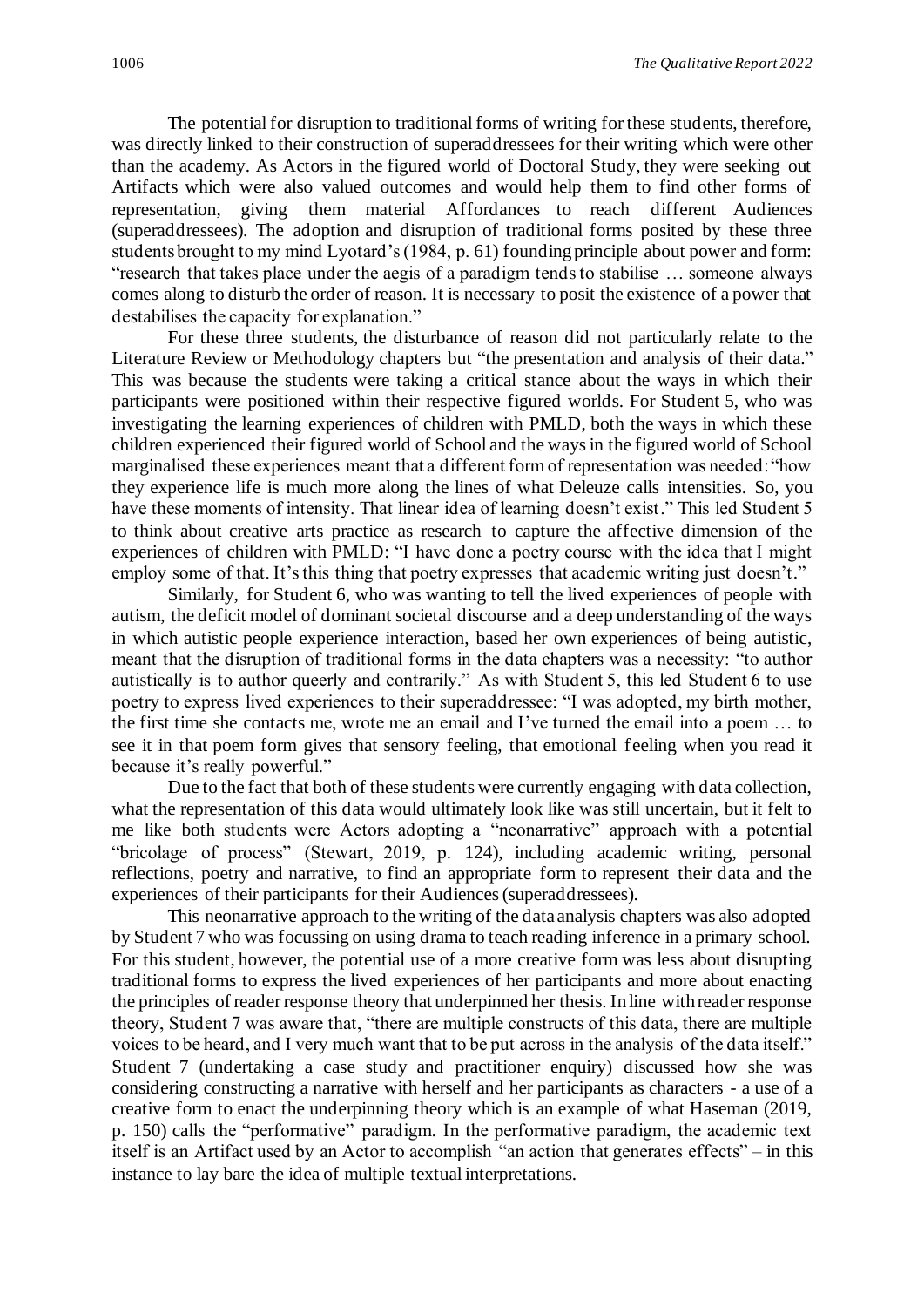Whilst this student did not talk explicitly about her thesis as a performative Artifact, the student adopting a wholly creative form did. A published author of young adult children's novels, Student 8 was working on a two-part practice-based thesis: a young adult novel exploring the theme of adoption; and an exegesis. Interestingly, whilst the novel had a teenage superaddressee and the exegesis an adult superaddressee, Student 8 was keen to point the "similar techniques" he was using "within the fiction and then within the academic piece of writing" and how the superaddressees for his two texts were not necessarily mutually exclusive. This was because of the ways in which Student 8 viewed the practice of writing as research. For a start, he quoted Nelson (2013) in identifying creative writing as practice-based research which was always already "imbricated" within theory. The collapse of the theory/practice binary applied was then applied to his second component of the submission - the exegesis. Traditionally, the exegesis adopts denotative utterances (Lyotard, 1984) in seeking to name and explain the creative text. However, when practice is also theory, theory must also be practice. Student 8 seemed to embrace the full implications of the collapse of the theory/practice binary where "both practice and exegesis are narratives that resist complete explanation" (Goddard, 2019, p. 119).

As a result of this, the exegesis was written for a complex superaddresseee who as well as being part of the academy also just wanted to be "entertained." The exegesis text, therefore, becomes a performative Artifact where the superaddressee is "immersed" in their "experience" of the theory:

When one of my characters is talking about Deleuze, rather than it just being a massive monologue, I'm interrupting it with what the character is doing, thumping the bench, or looking up to the sky or staring out to the river. Helping the reader imagine that scene as the theory is being unpacked is part of keeping them interested and entertained and that's a similar process to what you're doing when writing the novel.

Unlike Students 5 and 6, Student 8 is less interested in disrupting traditional forms for social justice through a neonarrative method; like Student 7, Student 8 is more interested in using narrative forms to perform his thesis's key underpinning theoretical concepts. For example, Student 8 took a Deleuzian view of knowledge as "rhizomatic, which is an underground root system where there's no particular beginning or end but where there is mapping." Student 8's exegesis becomes the process of mapping out the young adult novel: "The narrative is the reader being taken on a guided walk of the town in which the novel is set, so the reader is being taken through a map of the setting of the book and as they're taken on this journey, this guided walk, the different theoretical perspectives and processes and pieces of data are introduced through the narrative." Throughout the text, the reader is given some agency to decide where on the map to go next, and this serves to "perform" idea of experiences as non-linear and having "no particular beginning or end." As a doctoral student who views himself as an Actor who is a writer within the figured world of Doctoral study, Student 8 has the Affordances and positional identity to discover and embrace the implications of his underpinning theories and paradigm to construct a complex Audience (superaddressee) in the practice of writing itself.

Perhaps that is how I should have begun this article. Introducing my map, with different, interconnected pathways which my other reader, my other superaddressee could have explored. Honan and Bright (2016) would have encouraged me to do just that. But to use the way Honan and Bright (2016) discuss Deleuze, the "tracings," or valued outcomes, of traditional forms are still with me in this figured world of Academic Journal Writing. So maybe my approach is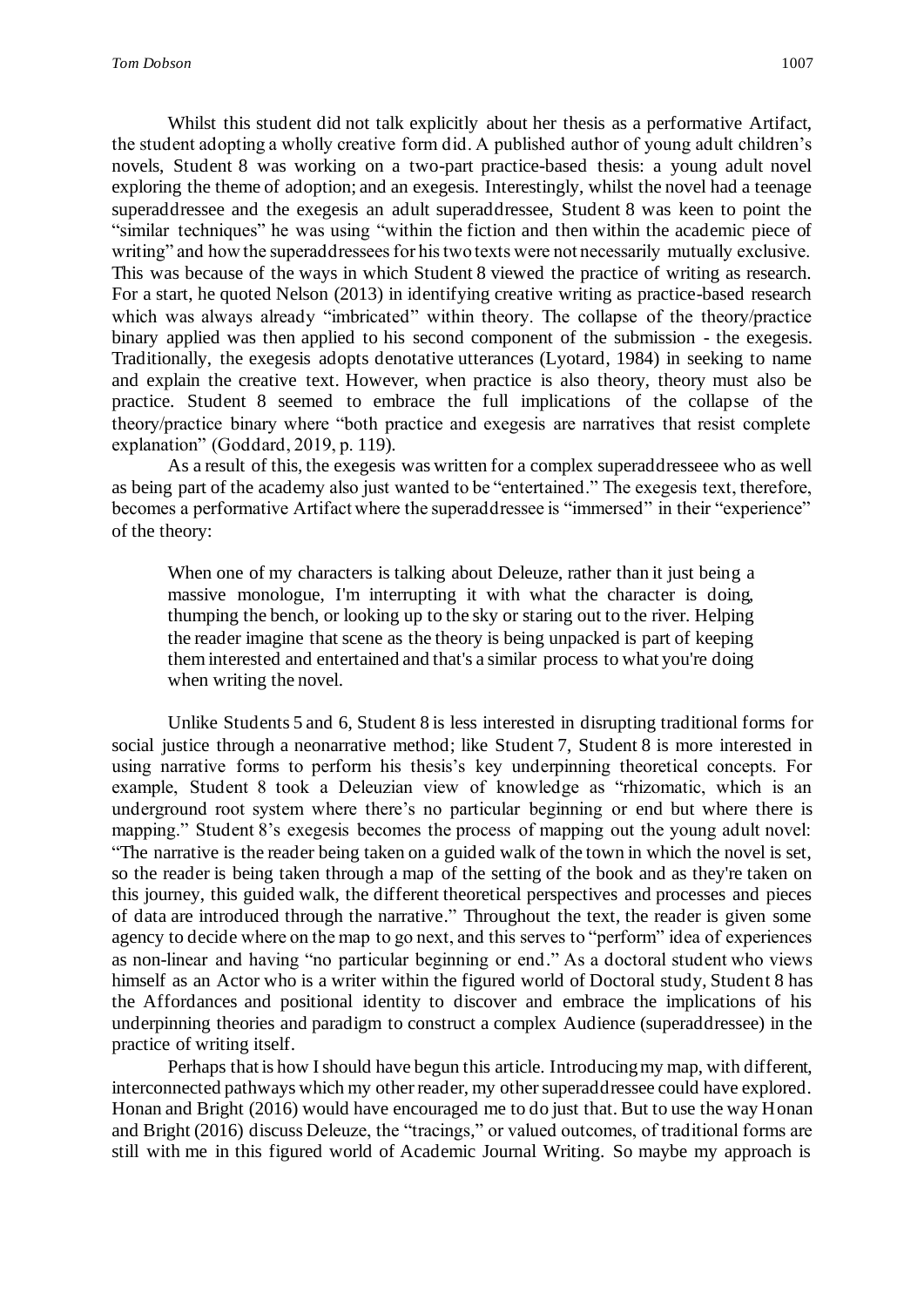more in line with Students 5, 6 and 7 than Student 8; more in line with someone like Weatherall (2018) in trying to disrupt linearity whilst still recognising the traditional form.

And so, here's an ending, which is just another beginning. It is interesting that four of the students in this study felt they had a lack of agency as Actors when it came to considerations about how to represent their thesis as an Artefact. It is interesting that the other four students felt that representation was linked either to the voices of the participants or to their underpinning paradigm. And it would be even more interesting, perhaps, to continue this research to explore at an individual level the reasons why the Actors write their doctoral theses in different ways. This would take into account biographical differences as well a close reading of the final doctoral theses to think about the relationship between the identities of the doctoral students and their texts. There were some interesting staring points here, at which my limited data generation method only allowed me to glimpse. Student 1 telling me her "creativity is zero," that it "comes from my childhood" …

And here's another. In a School of Education supporting doctoral students, I would like to see traditional forms of writing considered alongside creative forms of writing so that the apprehension of an Audience (superaddressee) who expects a traditional form as a valued outcome is weakened. I would like a School of Education supporting doctoral students actively encouraging their students to think about their superaddressees and what that might mean in terms of how the doctoral thesis is written. As the superaddressee becomes more complex and less aligned with the academy, I would argue, the doctoral thesis will be become a less stable and more interesting form.

And another. I would like to see the relationship between paradigms, theories, methodologies, and representation through writing explored through both training programmes offered to research students and within supervision meetings. This exploration would provide the missing link in some students' conceptualisation of their work. It would bring to the surface the metaprescriptive nature of the denotative utterances of the thesis text. It would encourage all students to think about their writing practice as research rather than a neutral, depersonalised activity. To consider appropriate forms for representation. To consider the performative paradigm.

And - here's the crucial beginning - it would change you, our reader, our nonsuperaddressee. Yes, first and foremost it's you, our reader, who must change if the construction of the doctoral student as writer in the figured world of Doctoral Studies is to change too. Because you are, after all, the "narrator" and your "only claim to competence for telling the story is the fact that you have heard it yourself."

#### **References**

Bakhtin, M. M. (1986). *Speech genres and other late essays*. University of Texas Press.

Beckett, S. (1994). *Trilogy: Molly, Malone dies, unnamable*. Calder.

- Bereiter, C., & Scardamalia, M. (1987). T*he psychology of written composition*. Lawrence Erlbaum Associates.
- Butler, J. (2000). From parody to politics. In L. Burke, T. Crowley, & A. Girvin (Eds.) *The Routledge language and cultural theory reader* (pp. 174–179). Routledge.
- Cohen, L., Manion, L., & Morrison, K. (2018). *Research methods in education* (8<sup>th</sup> ed.). Routledge.

Connell, R. (2005). *Masculinities*. Cambridge.

- Denzin, N. K., & Lincoln, Y. S. (2018) *The Sage handbook of qualitative research* (5<sup>th</sup> ed.). Sage.
- Derrida, J., & Bass, A. (2001). *Writing and difference*. Routledge.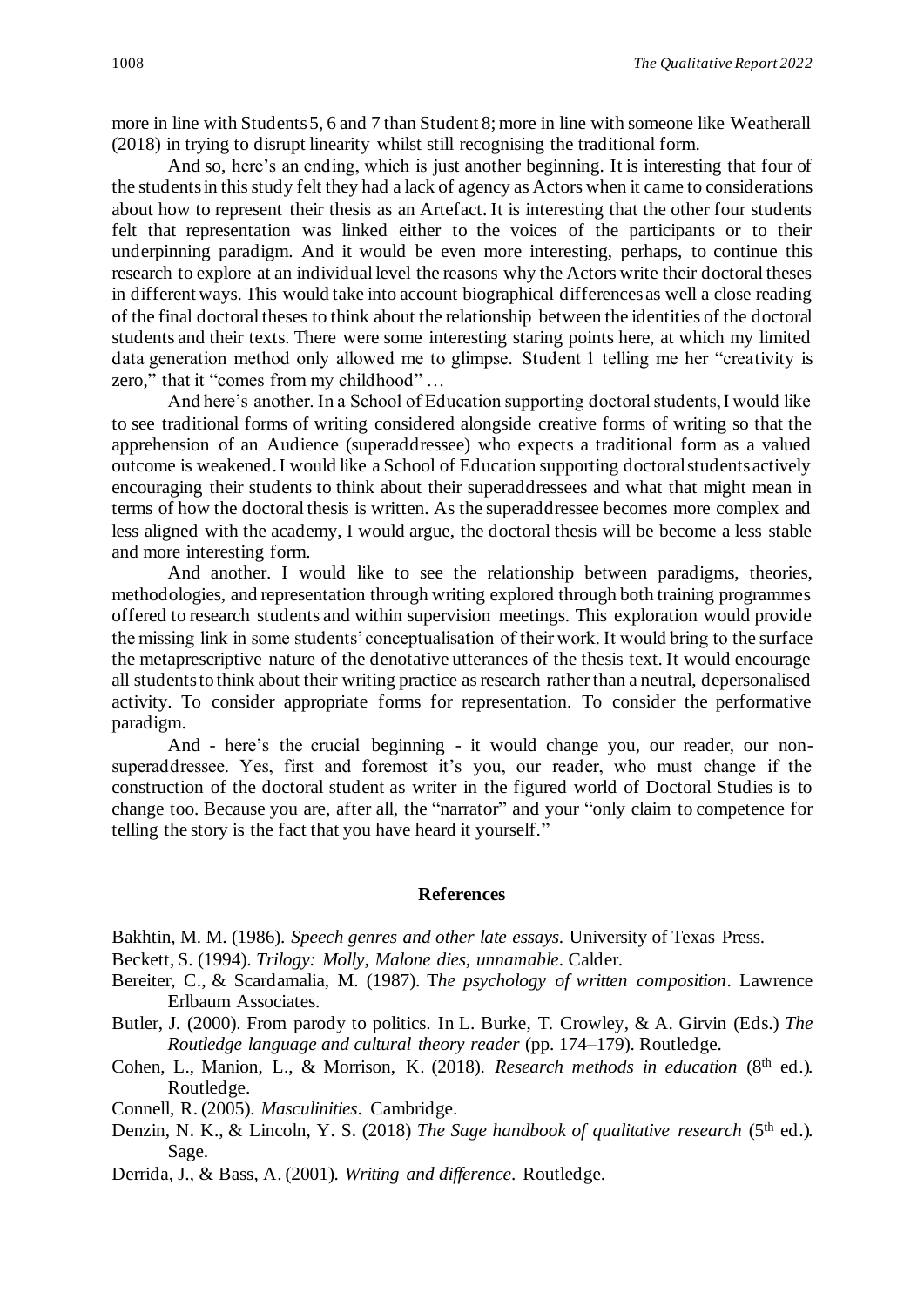- Dobson, T. (2017). Disrupting hegemonic masculinity though creative writing. In A. Alvinius (Ed.), *Gender differences in different contexts*, 79-92. InTechOpen.
- Glăveanu, V. P. (2013). Rewriting the language of creativity: The five A's framework. *Review of General Psychology*, *17*(1), 69-81.
- Goddard, S. (2019). A correspondence between practices. In E. Barrett & B. Bolt (Eds.) *Practice as research – approaches to creative arts enquiry* (pp. 113-122). Bloomsbury.
- Haseman, B. (2019). Rupture and recognition: Identifying the performative research paradigm. In E. Barrett & B. Bolt (Eds.), *Practice as research – approaches to creative arts enquiry* (pp. 147-158). Bloomsbury.
- Holland, D., Lachicotte, W., Skinner, D., & Cain., C. (1998). *Identity and agency in cultural worlds*. Harvard University Press.
- Honan, E., & Bright, D. (2016). Writing a thesis differently. *International Journal of Qualitative Studies in Education*, *29*(5), 731-743.
- Kaufman, J. C., & Glaveanu, V. P., (2019). A review of creativity theories: What questions are we trying to answer? In J. C. Kaufman & R. Sternberg (Eds.), *The Cambridge handbook of creativity* (2<sup>nd</sup> ed., p. 27-43). CUP.
- Kivunja, C., & Kuyini, A. B. (2017). Understanding and applying research paradigms in educational contexts. *International Journal of Higher Education*, *6*(5), 26-40.
- Lyotard, J.-F. (1984). *The postmodern condition: A report on knowledge*. University of Minnesota Press.
- Miles, M. B., Huberman, A. M., & Saldaña, J. (2014). *Qualitative data analysis a methods*  sourcebook (4<sup>th</sup> ed.). Sage.
- Nelson, R. (2013). *Practice as research in the arts: Principles, protocols, pedagogies, resistances*. Palgrave Macmillan.
- Paltridge, B., & Starfield, S. (2020). Change and continuity in thesis and dissertation writing: the evolution of an academic genre. *Journal of English for Academic Purposes*, *48*, 1- 16. <https://doi.org/10.1016/j.jeap.2020.100910>
- Richardson, L., & Adams, S.-P., A. (2018). Writing: A method of inquiry. In N. K. Denzin & Y. S. Lincoln (Eds.), *The Sage handbook of qualitative research* (5<sup>th</sup> ed., pp. 818-838). Sage.
- Saramago, J. (1997). *Blindness*. Vintage.
- Starke-Meyerring, D., Pare, A., Sun, K. Y., & El-Bezre, N. (2014). Probing normalized institutional discourses about writing: The case of the doctoral thesis. *Journal of Academic Language and Learning*, *8*(2), 13-27.
- Stewart, R. (2019). Creating new stories for praxis: Navigations, narrations, neonarratives. In E. Barrett & B. Bolt (Eds.), *Practice as research – approaches to creative arts enquiry* (pp. 123-134). Bloomsbury.
- Weatherall, R. (2018). Writing the doctoral thesis differently. *Management Learning*, *50*(10), 100-113.

#### **Author Note**

Tom is a Reader in Education at Leeds Beckett University. He supervises a number of doctoral students and has a specific research interest in creative writing. Please direct correspondence to t.w.dobson@leedsbeckett.ac.uk.

**Acknowledgements:** I would like to thank the doctoral students who took part in this project.